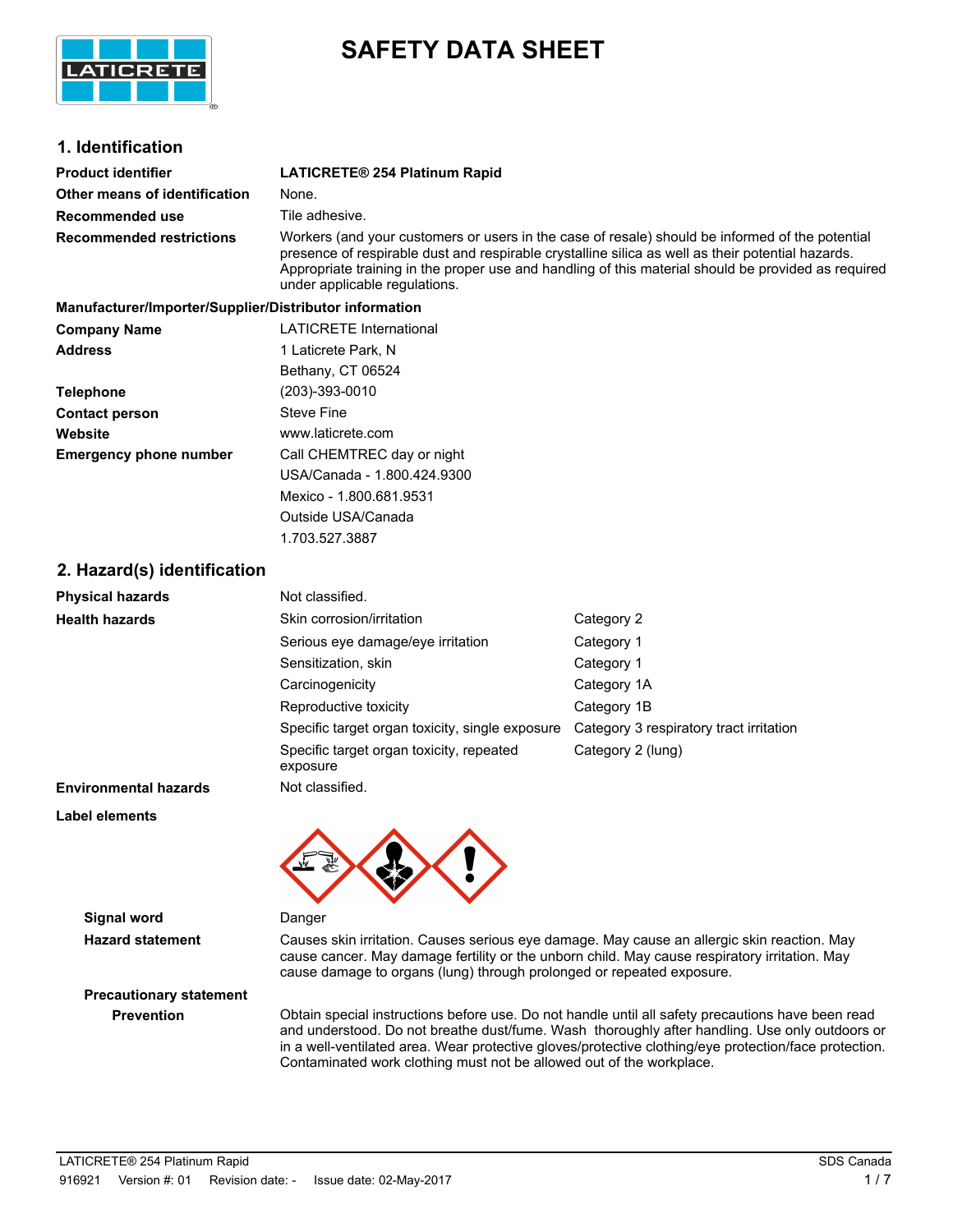| <b>Response</b>                 | IF exposed or concerned: Get medical advice/attention. IF INHALED: Remove victim to fresh air<br>and keep at rest in a position comfortable for breathing. IF ON SKIN: Wash with plenty of water. If<br>skin irritation or rash occurs: Get medical advice/attention. Take off contaminated clothing and<br>wash before reuse. IF IN EYES: Rinse cautiously with water for several minutes. Remove contact<br>lenses, if present and easy to do. Continue rinsing. Immediately call a poison center/doctor. |
|---------------------------------|-------------------------------------------------------------------------------------------------------------------------------------------------------------------------------------------------------------------------------------------------------------------------------------------------------------------------------------------------------------------------------------------------------------------------------------------------------------------------------------------------------------|
| <b>Storage</b>                  | Store in a well-ventilated place. Keep container tightly closed. Store locked up.                                                                                                                                                                                                                                                                                                                                                                                                                           |
| <b>Disposal</b>                 | Dispose of contents/container in accordance with local/regional/national/international regulations.                                                                                                                                                                                                                                                                                                                                                                                                         |
| <b>Other hazards</b>            | None known.                                                                                                                                                                                                                                                                                                                                                                                                                                                                                                 |
| <b>Supplemental information</b> | None.                                                                                                                                                                                                                                                                                                                                                                                                                                                                                                       |

# **3. Composition/information on ingredients**

**Mixtures**

| <b>Chemical name</b>                                                         |                                                                                                                                                                                                                             | <b>CAS number</b>                                     | $\%$        |  |
|------------------------------------------------------------------------------|-----------------------------------------------------------------------------------------------------------------------------------------------------------------------------------------------------------------------------|-------------------------------------------------------|-------------|--|
| Silica Sand                                                                  |                                                                                                                                                                                                                             | 14808-60-7                                            | 60-65       |  |
| <b>Portland Cement</b>                                                       |                                                                                                                                                                                                                             | 65997-15-1                                            | 17-20       |  |
| Calcium aluminate cement                                                     |                                                                                                                                                                                                                             | 65997-16-2                                            | $10 - 12$   |  |
| Lithium Carbonate                                                            |                                                                                                                                                                                                                             | 554-13-2                                              | $0.4 - 0.6$ |  |
| <b>Composition comments</b>                                                  | All concentrations are in percent by weight unless ingredient is a gas. Gas concentrations are in<br>percent by volume.                                                                                                     |                                                       |             |  |
| 4. First-aid measures                                                        |                                                                                                                                                                                                                             |                                                       |             |  |
| <b>Inhalation</b>                                                            | Remove victim to fresh air and keep at rest in a position comfortable for breathing. Call a physician<br>if symptoms develop or persist.                                                                                    |                                                       |             |  |
| <b>Skin contact</b>                                                          | Wash off with soap and plenty of water. If skin irritation or rash occurs: Get medical<br>advice/attention. Take off contaminated clothing and wash before reuse.                                                           |                                                       |             |  |
| Eye contact                                                                  | Do not rub eyes. Immediately flush eyes with plenty of water for at least 15 minutes. Remove<br>contact lenses, if present and easy to do. Continue rinsing. Call a physician or poison control<br>center immediately.      |                                                       |             |  |
| Ingestion                                                                    |                                                                                                                                                                                                                             | Rinse mouth. Get medical attention if symptoms occur. |             |  |
| <b>Most important</b><br>symptoms/effects, acute and<br>delayed              | Rash. Coughing. Irritant effects. Symptoms may include stinging, tearing, redness, swelling, and<br>blurred vision. Permanent eye damage including blindness could result. Prolonged exposure may<br>cause chronic effects. |                                                       |             |  |
| Indication of immediate<br>medical attention and special<br>treatment needed | Provide general supportive measures and treat symptomatically. Symptoms may be delayed.                                                                                                                                     |                                                       |             |  |
| <b>General information</b>                                                   | Ensure that medical personnel are aware of the material(s) involved, and take precautions to<br>protect themselves. IF exposed or concerned: Get medical advice/attention. Wash contaminated<br>clothing before reuse.      |                                                       |             |  |
| 5. Fire-fighting measures                                                    |                                                                                                                                                                                                                             |                                                       |             |  |
| Suitable extinguishing media                                                 | Water fog. Foam. Dry chemical powder. Carbon dioxide (CO2).                                                                                                                                                                 |                                                       |             |  |
| Unsuitable extinguishing<br>media                                            | None known.                                                                                                                                                                                                                 |                                                       |             |  |
| Specific hazards arising from<br>the chemical                                | During fire, gases hazardous to health may be formed.                                                                                                                                                                       |                                                       |             |  |
| Special protective equipment<br>and precautions for firefighters             | Self-contained breathing apparatus and full protective clothing must be worn in case of fire.                                                                                                                               |                                                       |             |  |
| <b>Fire fighting</b><br>equipment/instructions                               | In case of fire and/or explosion do not breathe fumes.                                                                                                                                                                      |                                                       |             |  |
| <b>General fire hazards</b>                                                  | No unusual fire or explosion hazards noted.                                                                                                                                                                                 |                                                       |             |  |

## **6. Accidental release measures**

Keep unnecessary personnel away. Keep upwind. Avoid formation of dust. Wear appropriate protective equipment and clothing during clean-up. Do not touch damaged containers or spilled material unless wearing appropriate protective clothing. Ensure adequate ventilation. **Personal precautions, protective equipment and emergency procedures**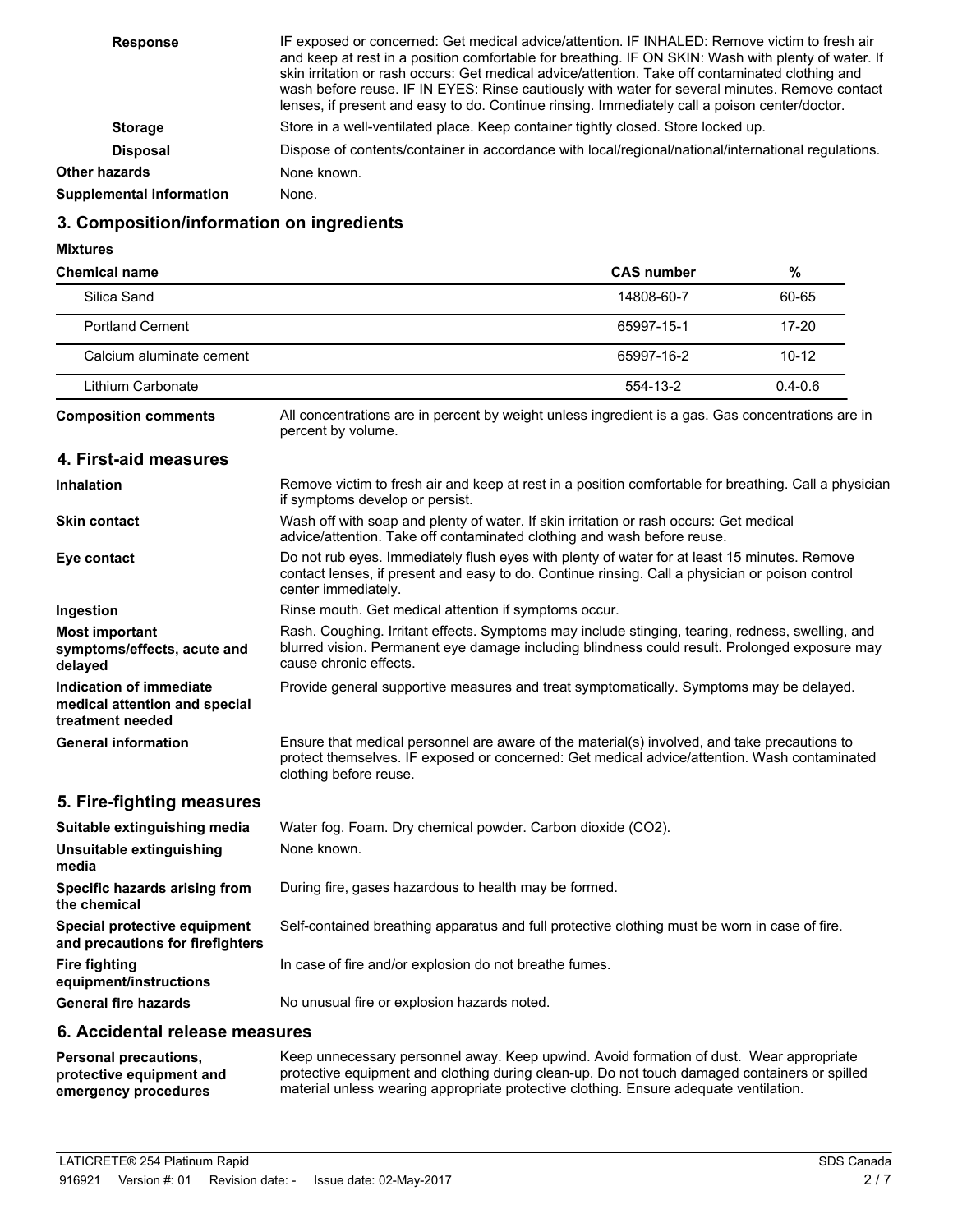| Methods and materials for   | Stop the flow of material, if this is without risk. Sweep or shovel up material and place in a clearly |
|-----------------------------|--------------------------------------------------------------------------------------------------------|
| containment and cleaning up | labeled container for waste. Collect dust using a vacuum cleaner. Following product recovery,          |
|                             | flush area with water.                                                                                 |

**Environmental precautions** Avoid discharge into drains, water courses or onto the ground.

# **7. Handling and storage**

**Precautions for safe handling**

Do not handle until all safety precautions have been read and understood. Minimize dust generation and accumulation. Wear appropriate personal protective equipment. Do not breathe dust. Avoid contact with eyes, skin, and clothing. Provide adequate ventilation. Observe good industrial hygiene practices.

**including any incompatibilities**

**Conditions for safe storage,** Keep container tightly closed. Store in a cool, dry place out of direct sunlight.

## **8. Exposure controls/personal protection**

### **Occupational exposure limits**

## **US. ACGIH Threshold Limit Values**

| <b>Components</b>    | Type | Value                   | Form                 |
|----------------------|------|-------------------------|----------------------|
| Portland Cement (CAS | TWA  | 1 ma/m3                 | Respirable fraction. |
| 65997-15-1)          |      |                         |                      |
| Silica Sand (CAS     | TWA  | $0.025 \,\mathrm{mq/m}$ | Respirable fraction. |
| 14808-60-7)          |      |                         |                      |

## **Canada. Alberta OELs (Occupational Health & Safety Code, Schedule 1, Table 2)**

| <b>Components</b>                   | Tvpe | Value                   | Form                  |
|-------------------------------------|------|-------------------------|-----------------------|
| Portland Cement (CAS<br>65997-15-1) | TWA  | $10 \text{ mg/m}$       |                       |
| Silica Sand (CAS<br>14808-60-7)     | TWA  | $0.025 \,\mathrm{mq/m}$ | Respirable particles. |

## **Canada. British Columbia OELs. (Occupational Exposure Limits for Chemical Substances, Occupational Health and Safety Regulation 296/97, as amended)**

| <b>Components</b>                   | Type | Value                    | Form                 |
|-------------------------------------|------|--------------------------|----------------------|
| Portland Cement (CAS<br>65997-15-1) | TWA  | $3 \text{ mg/m}$         | Respirable fraction. |
|                                     |      | $10 \text{ mg/m}$        | Total dust.          |
| Silica Sand (CAS<br>14808-60-7)     | TWA  | $0.025 \,\mathrm{mq/m3}$ | Respirable fraction. |

### **Canada. Manitoba OELs (Reg. 217/2006, The Workplace Safety And Health Act)**

| <b>Components</b>    | Tvpe | Value                   | Form                 |
|----------------------|------|-------------------------|----------------------|
| Portland Cement (CAS | TWA  | 1 ma/m3                 | Respirable fraction. |
| 65997-15-1)          |      |                         |                      |
| Silica Sand (CAS     | TWA  | $0.025 \,\mathrm{mq/m}$ | Respirable fraction. |
| 14808-60-7)          |      |                         |                      |

### **Canada. Ontario OELs. (Control of Exposure to Biological or Chemical Agents)**

| <b>Components</b>                   | Type       | Value                | Form                 |
|-------------------------------------|------------|----------------------|----------------------|
| Portland Cement (CAS<br>65997-15-1) | <b>TWA</b> | 1 ma/m3              | Respirable fraction. |
| Silica Sand (CAS                    | TWA        | $0.1 \text{ mg/m}$ 3 | Respirable fraction. |
| 14808-60-7)                         |            |                      |                      |

### **Canada. Quebec OELs. (Ministry of Labor - Regulation Respecting the Quality of the Work Environment)**

| <b>Components</b>                   | Type | Value              | Form             |
|-------------------------------------|------|--------------------|------------------|
| Portland Cement (CAS<br>65997-15-1) | TWA  | $5 \text{ mg/m}$   | Respirable dust. |
|                                     |      | 10 $mq/m3$         | Total dust.      |
| Silica Sand (CAS<br>14808-60-7)     | TWA  | $0.1 \text{ mg/m}$ | Respirable dust. |

# **Exposure guidelines**

**Biological limit values** No biological exposure limits noted for the ingredient(s).

Occupational exposure to nuisance dust (total and respirable) and respirable crystalline silica should be monitored and controlled.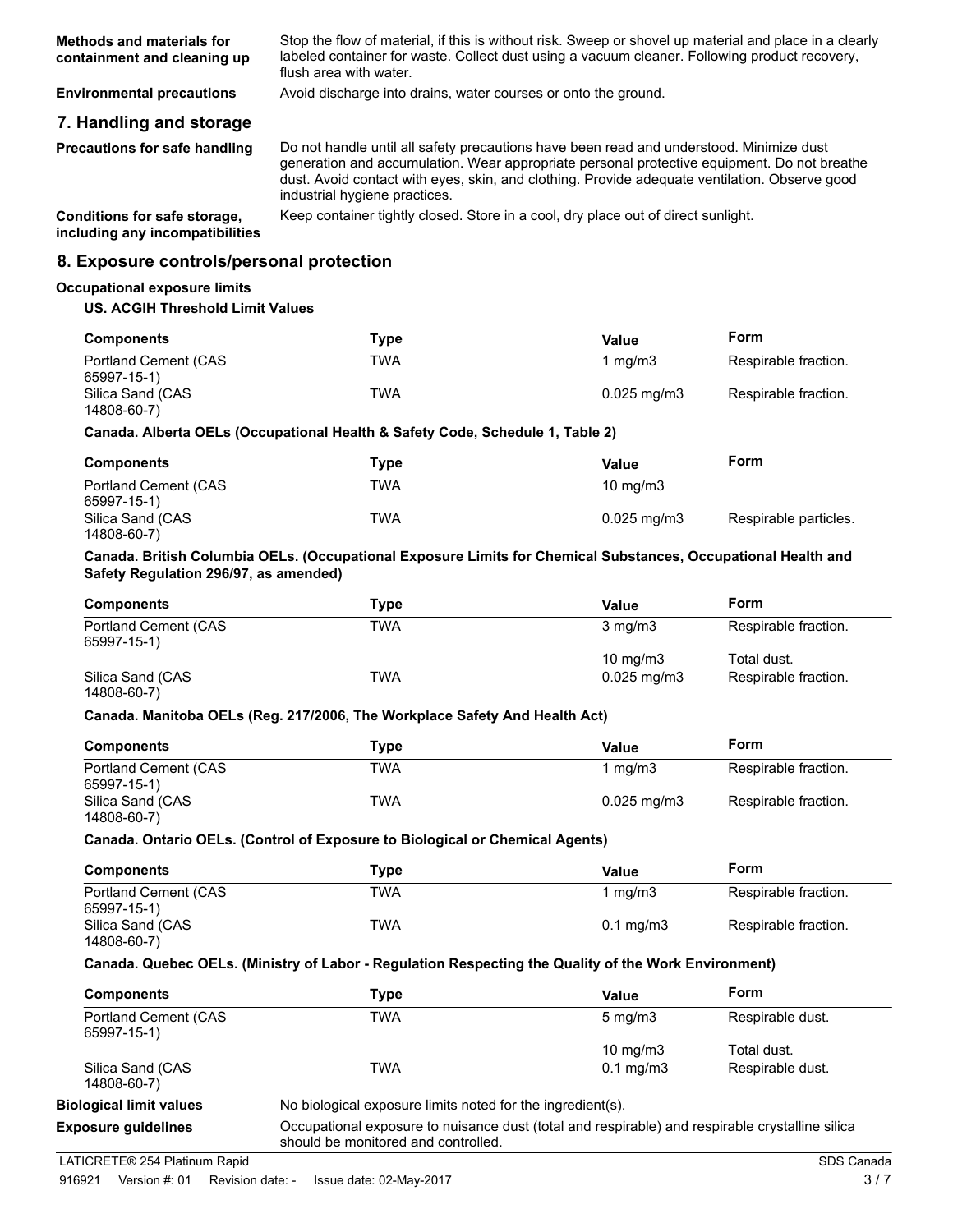| Appropriate engineering<br>controls      | Good general ventilation (typically 10 air changes per hour) should be used. Ventilation rates<br>should be matched to conditions. If applicable, use process enclosures, local exhaust ventilation,<br>or other engineering controls to maintain airborne levels below recommended exposure limits. If<br>exposure limits have not been established, maintain airborne levels to an acceptable level. Provide<br>eyewash station. |
|------------------------------------------|------------------------------------------------------------------------------------------------------------------------------------------------------------------------------------------------------------------------------------------------------------------------------------------------------------------------------------------------------------------------------------------------------------------------------------|
|                                          | Individual protection measures, such as personal protective equipment                                                                                                                                                                                                                                                                                                                                                              |
| <b>Eye/face protection</b>               | Wear safety glasses with side shields (or goggles).                                                                                                                                                                                                                                                                                                                                                                                |
| <b>Skin protection</b>                   |                                                                                                                                                                                                                                                                                                                                                                                                                                    |
| <b>Hand protection</b>                   | Wear chemical-resistant, impervious gloves.                                                                                                                                                                                                                                                                                                                                                                                        |
| <b>Other</b>                             | Wear appropriate chemical resistant clothing.                                                                                                                                                                                                                                                                                                                                                                                      |
| <b>Respiratory protection</b>            | Wear a dust mask if dust is generated above exposure limits.                                                                                                                                                                                                                                                                                                                                                                       |
| <b>Thermal hazards</b>                   | Wear appropriate thermal protective clothing, when necessary.                                                                                                                                                                                                                                                                                                                                                                      |
| <b>General hygiene</b><br>considerations | Always observe good personal hygiene measures, such as washing after handling the material<br>and before eating, drinking, and/or smoking. Routinely wash work clothing and protective<br>equipment to remove contaminants. Contaminated work clothing should not be allowed out of the<br>workplace.                                                                                                                              |

# **9. Physical and chemical properties**

| Appearance                                        |                                                                                               |  |
|---------------------------------------------------|-----------------------------------------------------------------------------------------------|--|
| <b>Physical state</b>                             | Solid.                                                                                        |  |
| <b>Form</b>                                       | Powder.                                                                                       |  |
| Color                                             | Gray or off-white.                                                                            |  |
| Odor                                              | Odorless.                                                                                     |  |
| <b>Odor threshold</b>                             | Not available.                                                                                |  |
| pH                                                | Not available.                                                                                |  |
| Melting point/freezing point                      | Not available.                                                                                |  |
| Initial boiling point and boiling<br>range        | Not available.                                                                                |  |
| <b>Flash point</b>                                | Not flammable or combustible.                                                                 |  |
| <b>Evaporation rate</b>                           | Not available.                                                                                |  |
| Flammability (solid, gas)                         | Not available.                                                                                |  |
| Upper/lower flammability or explosive limits      |                                                                                               |  |
| <b>Flammability limit - lower</b><br>(%)          | Not available.                                                                                |  |
| <b>Flammability limit - upper</b><br>(%)          | Not available.                                                                                |  |
| Vapor pressure                                    | Not available.                                                                                |  |
| Vapor density                                     | Not available.                                                                                |  |
| <b>Relative density</b>                           | $1.2 - 1.5$                                                                                   |  |
| Solubility(ies)                                   |                                                                                               |  |
| <b>Solubility (water)</b>                         | Insoluble                                                                                     |  |
| <b>Partition coefficient</b><br>(n-octanol/water) | Not available.                                                                                |  |
| <b>Auto-ignition temperature</b>                  | Not available.                                                                                |  |
| <b>Decomposition temperature</b>                  | Not available.                                                                                |  |
| <b>Viscosity</b>                                  | Not available.                                                                                |  |
| <b>Other information</b>                          |                                                                                               |  |
| <b>VOC</b>                                        | $0\%$                                                                                         |  |
| 10. Stability and reactivity                      |                                                                                               |  |
| <b>Reactivity</b>                                 | The product is stable and non-reactive under normal conditions of use, storage and transport. |  |
|                                                   |                                                                                               |  |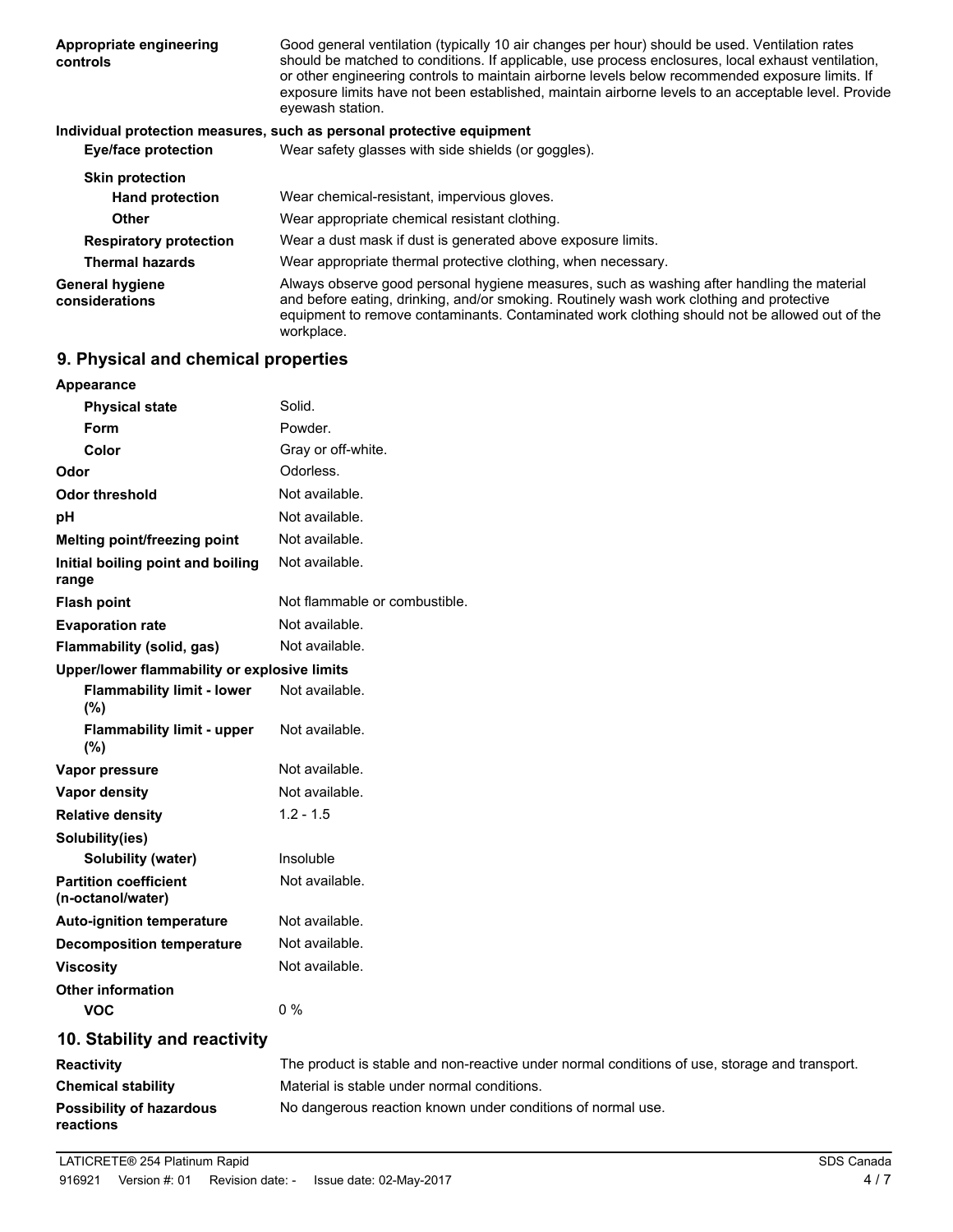| <b>Conditions to avoid</b>                 | Contact with incompatible materials.           |
|--------------------------------------------|------------------------------------------------|
| Incompatible materials                     | Strong oxidizing agents.                       |
| <b>Hazardous decomposition</b><br>products | No hazardous decomposition products are known. |

# **11. Toxicological information**

# **Information on likely routes of exposure**

| <b>Inhalation</b>                                                                  | Dust irritates the respiratory system, and may cause coughing and difficulties in breathing.                                                                                                                                |  |
|------------------------------------------------------------------------------------|-----------------------------------------------------------------------------------------------------------------------------------------------------------------------------------------------------------------------------|--|
| <b>Skin contact</b>                                                                | Causes skin irritation. May cause an allergic skin reaction. Prolonged contact with wet<br>cement/mixture may cause burns.                                                                                                  |  |
| Eye contact                                                                        | Causes serious eye damage. Prolonged contact with wet cement/mixture may cause burns.                                                                                                                                       |  |
| Ingestion                                                                          | Swallowing may cause gastrointestinal irritation.                                                                                                                                                                           |  |
| Symptoms related to the<br>physical, chemical and<br>toxicological characteristics | Rash. Coughing. Irritant effects. Symptoms may include stinging, tearing, redness, swelling, and<br>blurred vision. Permanent eye damage including blindness could result. Prolonged exposure may<br>cause chronic effects. |  |

## **Information on toxicological effects**

| <b>Acute toxicity</b>                                                      | May cause respiratory irritation.                                                                                                                                                                                                                                                                                                                                                                                                                                                                                                                                                                                                                                                                                                                                                                                                                                                                                                                                                                                                                                                                                                                                                                                                                                                           |                                            |  |
|----------------------------------------------------------------------------|---------------------------------------------------------------------------------------------------------------------------------------------------------------------------------------------------------------------------------------------------------------------------------------------------------------------------------------------------------------------------------------------------------------------------------------------------------------------------------------------------------------------------------------------------------------------------------------------------------------------------------------------------------------------------------------------------------------------------------------------------------------------------------------------------------------------------------------------------------------------------------------------------------------------------------------------------------------------------------------------------------------------------------------------------------------------------------------------------------------------------------------------------------------------------------------------------------------------------------------------------------------------------------------------|--------------------------------------------|--|
| <b>Components</b>                                                          | <b>Species</b>                                                                                                                                                                                                                                                                                                                                                                                                                                                                                                                                                                                                                                                                                                                                                                                                                                                                                                                                                                                                                                                                                                                                                                                                                                                                              | <b>Test Results</b>                        |  |
| Lithium Carbonate (CAS 554-13-2)                                           |                                                                                                                                                                                                                                                                                                                                                                                                                                                                                                                                                                                                                                                                                                                                                                                                                                                                                                                                                                                                                                                                                                                                                                                                                                                                                             |                                            |  |
| <b>Acute</b>                                                               |                                                                                                                                                                                                                                                                                                                                                                                                                                                                                                                                                                                                                                                                                                                                                                                                                                                                                                                                                                                                                                                                                                                                                                                                                                                                                             |                                            |  |
| <b>Inhalation</b>                                                          |                                                                                                                                                                                                                                                                                                                                                                                                                                                                                                                                                                                                                                                                                                                                                                                                                                                                                                                                                                                                                                                                                                                                                                                                                                                                                             |                                            |  |
| <b>LC50</b>                                                                | Rat                                                                                                                                                                                                                                                                                                                                                                                                                                                                                                                                                                                                                                                                                                                                                                                                                                                                                                                                                                                                                                                                                                                                                                                                                                                                                         | $> 2.17$ mg/l, 4 Hours                     |  |
| Oral                                                                       |                                                                                                                                                                                                                                                                                                                                                                                                                                                                                                                                                                                                                                                                                                                                                                                                                                                                                                                                                                                                                                                                                                                                                                                                                                                                                             |                                            |  |
| LD50                                                                       | Rat                                                                                                                                                                                                                                                                                                                                                                                                                                                                                                                                                                                                                                                                                                                                                                                                                                                                                                                                                                                                                                                                                                                                                                                                                                                                                         | 525 mg/kg                                  |  |
| <b>Skin corrosion/irritation</b>                                           | Causes skin irritation.                                                                                                                                                                                                                                                                                                                                                                                                                                                                                                                                                                                                                                                                                                                                                                                                                                                                                                                                                                                                                                                                                                                                                                                                                                                                     |                                            |  |
| Serious eye damage/eye<br>irritation                                       | Causes serious eye damage.                                                                                                                                                                                                                                                                                                                                                                                                                                                                                                                                                                                                                                                                                                                                                                                                                                                                                                                                                                                                                                                                                                                                                                                                                                                                  |                                            |  |
| Respiratory or skin sensitization                                          |                                                                                                                                                                                                                                                                                                                                                                                                                                                                                                                                                                                                                                                                                                                                                                                                                                                                                                                                                                                                                                                                                                                                                                                                                                                                                             |                                            |  |
| <b>Respiratory sensitization</b>                                           | No data available.                                                                                                                                                                                                                                                                                                                                                                                                                                                                                                                                                                                                                                                                                                                                                                                                                                                                                                                                                                                                                                                                                                                                                                                                                                                                          |                                            |  |
| <b>Skin sensitization</b>                                                  |                                                                                                                                                                                                                                                                                                                                                                                                                                                                                                                                                                                                                                                                                                                                                                                                                                                                                                                                                                                                                                                                                                                                                                                                                                                                                             | May cause an allergic skin reaction.       |  |
| <b>Germ cell mutagenicity</b>                                              | No data available to indicate product or any components present at greater than 0.1% are<br>mutagenic or genotoxic.                                                                                                                                                                                                                                                                                                                                                                                                                                                                                                                                                                                                                                                                                                                                                                                                                                                                                                                                                                                                                                                                                                                                                                         |                                            |  |
| Carcinogenicity                                                            | May cause cancer. In 1997, IARC (the International Agency for Research on Cancer) concluded<br>that crystalline silica inhaled from occupational sources can cause lung cancer in humans.<br>However in making the overall evaluation, IARC noted that "carcinogenicity was not detected in all<br>industrial circumstances studied. Carcinogenicity may be dependent on inherent characteristics of<br>the crystalline silica or on external factors affecting its biological activity or distribution of its<br>polymorphs." (IARC Monographs on the evaluation of the carcinogenic risks of chemicals to<br>humans, Silica, silicates dust and organic fibres, 1997, Vol. 68, IARC, Lyon, France.) In June<br>2003, SCOEL (the EU Scientific Committee on Occupational Exposure Limits) concluded that the<br>main effect in humans of the inhalation of respirable crystalline silica dust is silicosis. "There is<br>sufficient information to conclude that the relative risk of lung cancer is increased in persons with<br>silicosis (and, apparently, not in employees without silicosis exposed to silica dust in quarries and<br>in the ceramic industry). Therefore, preventing the onset of silicosis will also reduce the cancer<br>risk" (SCOEL SUM Doc 94-final, June 2003) |                                            |  |
| <b>ACGIH Carcinogens</b>                                                   |                                                                                                                                                                                                                                                                                                                                                                                                                                                                                                                                                                                                                                                                                                                                                                                                                                                                                                                                                                                                                                                                                                                                                                                                                                                                                             |                                            |  |
| Portland Cement (CAS 65997-15-1)                                           |                                                                                                                                                                                                                                                                                                                                                                                                                                                                                                                                                                                                                                                                                                                                                                                                                                                                                                                                                                                                                                                                                                                                                                                                                                                                                             | A4 Not classifiable as a human carcinogen. |  |
| Silica Sand (CAS 14808-60-7)<br>Canada - Alberta OELs: Carcinogen category |                                                                                                                                                                                                                                                                                                                                                                                                                                                                                                                                                                                                                                                                                                                                                                                                                                                                                                                                                                                                                                                                                                                                                                                                                                                                                             | A2 Suspected human carcinogen.             |  |
| Silica Sand (CAS 14808-60-7)                                               |                                                                                                                                                                                                                                                                                                                                                                                                                                                                                                                                                                                                                                                                                                                                                                                                                                                                                                                                                                                                                                                                                                                                                                                                                                                                                             | Suspected human carcinogen.                |  |
| Canada - Manitoba OELs: carcinogenicity                                    |                                                                                                                                                                                                                                                                                                                                                                                                                                                                                                                                                                                                                                                                                                                                                                                                                                                                                                                                                                                                                                                                                                                                                                                                                                                                                             |                                            |  |
| Portland Cement (CAS 65997-15-1)                                           |                                                                                                                                                                                                                                                                                                                                                                                                                                                                                                                                                                                                                                                                                                                                                                                                                                                                                                                                                                                                                                                                                                                                                                                                                                                                                             | Not classifiable as a human carcinogen.    |  |
| Silica Sand (CAS 14808-60-7)                                               |                                                                                                                                                                                                                                                                                                                                                                                                                                                                                                                                                                                                                                                                                                                                                                                                                                                                                                                                                                                                                                                                                                                                                                                                                                                                                             | Suspected human carcinogen.                |  |
| Canada - Quebec OELs: Carcinogen category                                  |                                                                                                                                                                                                                                                                                                                                                                                                                                                                                                                                                                                                                                                                                                                                                                                                                                                                                                                                                                                                                                                                                                                                                                                                                                                                                             |                                            |  |
| Silica Sand (CAS 14808-60-7)                                               |                                                                                                                                                                                                                                                                                                                                                                                                                                                                                                                                                                                                                                                                                                                                                                                                                                                                                                                                                                                                                                                                                                                                                                                                                                                                                             | Suspected carcinogenic effect in humans.   |  |
|                                                                            | IARC Monographs. Overall Evaluation of Carcinogenicity                                                                                                                                                                                                                                                                                                                                                                                                                                                                                                                                                                                                                                                                                                                                                                                                                                                                                                                                                                                                                                                                                                                                                                                                                                      |                                            |  |
| Silica Sand (CAS 14808-60-7)                                               |                                                                                                                                                                                                                                                                                                                                                                                                                                                                                                                                                                                                                                                                                                                                                                                                                                                                                                                                                                                                                                                                                                                                                                                                                                                                                             | 1 Carcinogenic to humans.                  |  |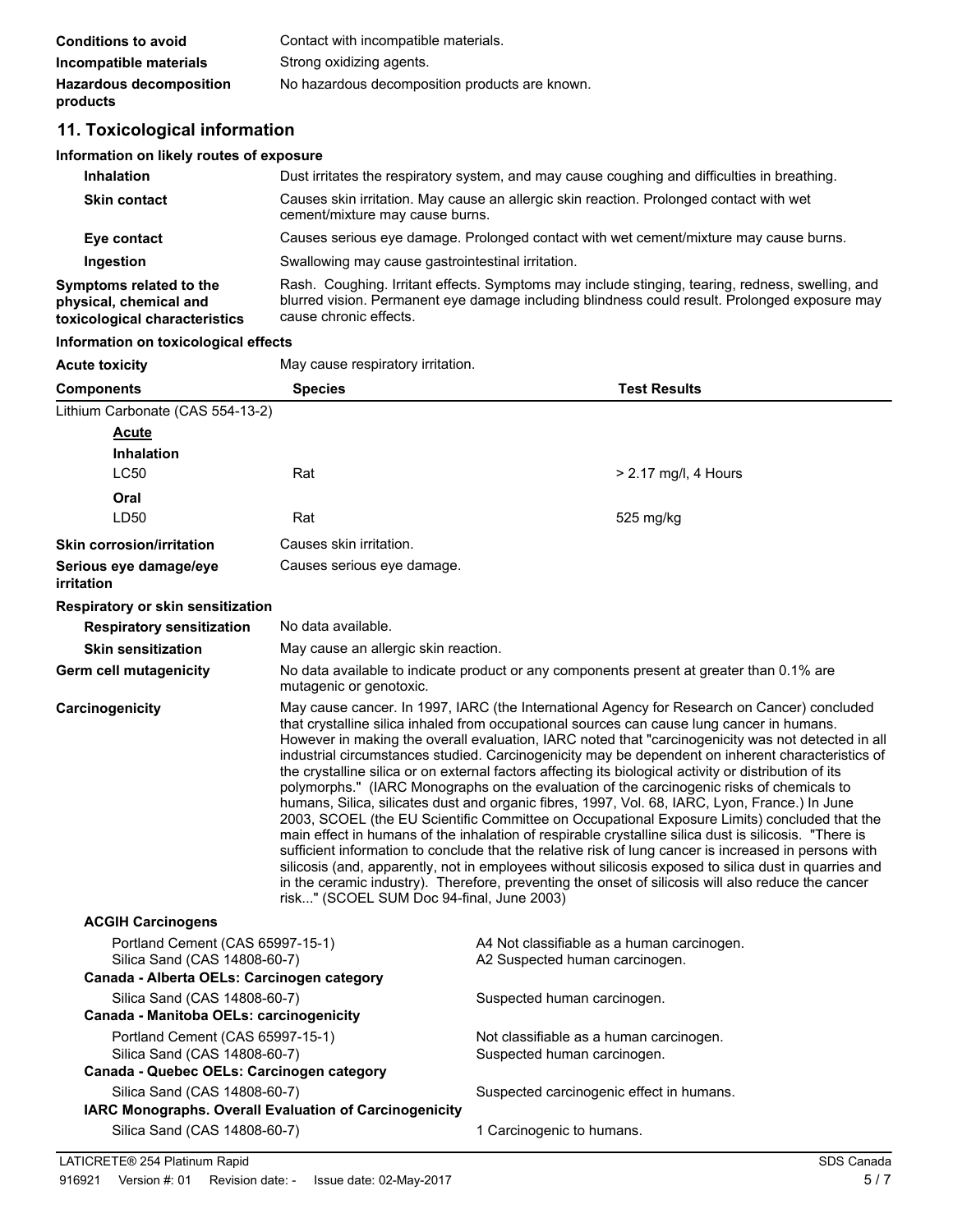|                                                       | US. National Toxicology Program (NTP) Report on Carcinogens                |  |
|-------------------------------------------------------|----------------------------------------------------------------------------|--|
| Silica Sand (CAS 14808-60-7)                          | Known To Be Human Carcinogen.                                              |  |
| <b>Reproductive toxicity</b>                          | May damage fertility or the unborn child.                                  |  |
| Specific target organ toxicity -<br>single exposure   | May cause respiratory irritation.                                          |  |
| Specific target organ toxicity -<br>repeated exposure | May cause damage to organs (lung) through prolonged or repeated exposure.  |  |
| <b>Aspiration hazard</b>                              | Due to the physical form of the product it is not an aspiration hazard.    |  |
| <b>Chronic effects</b>                                | Prolonged or repeated exposure may cause lung injury, including silicosis. |  |

# **12. Ecological information**

**Ecotoxicity** Not expected to be harmful to aquatic organisms.

| <b>Components</b>                |                                                                                                                                                                                            | <b>Species</b>                                             | Test Results       |
|----------------------------------|--------------------------------------------------------------------------------------------------------------------------------------------------------------------------------------------|------------------------------------------------------------|--------------------|
| Lithium Carbonate (CAS 554-13-2) |                                                                                                                                                                                            |                                                            |                    |
| <b>Aquatic</b>                   |                                                                                                                                                                                            |                                                            |                    |
| Fish                             | LC50                                                                                                                                                                                       | Mummichog (Fundulus heteroclitus)                          | 8.1 mg/l, 96 hours |
| Persistence and degradability    |                                                                                                                                                                                            | No data is available on the degradability of this product. |                    |
| <b>Bioaccumulative potential</b> |                                                                                                                                                                                            | No data available for this product.                        |                    |
| Mobility in soil                 | The product is not mobile in soil.                                                                                                                                                         |                                                            |                    |
| Other adverse effects            | No other adverse environmental effects (e.g. ozone depletion, photochemical ozone creation<br>potential, endocrine disruption, global warming potential) are expected from this component. |                                                            |                    |

# **13. Disposal considerations**

| <b>Disposal instructions</b>             | Dispose of contents/container in accordance with local/regional/national/international regulations.<br>Do not contaminate ponds, waterways or ditches with chemical or used container.                                 |
|------------------------------------------|------------------------------------------------------------------------------------------------------------------------------------------------------------------------------------------------------------------------|
| Hazardous waste code                     | The waste code should be assigned in discussion between the user, the producer and the waste<br>disposal company.                                                                                                      |
| Waste from residues / unused<br>products | Dispose of in accordance with local regulations. Empty containers or liners may retain some<br>product residues. This material and its container must be disposed of in a safe manner (see:<br>Disposal instructions). |
| Contaminated packaging                   | Empty containers should be taken to an approved waste handling site for recycling or disposal.<br>Since emptied containers may retain product residue, follow label warnings even after container is<br>emptied.       |

# **14. Transport information**

## **TDG**

Not regulated as dangerous goods.

## **IATA**

Not regulated as dangerous goods.

# **IMDG**

Not regulated as dangerous goods.

**Transport in bulk according to** This substance/mixture is not intended to be transported in bulk. **Annex II of MARPOL 73/78 and the IBC Code**

# **15. Regulatory information**

**Canadian regulations**

This product has been classified in accordance with the hazard criteria of the HPR and the SDS contains all the information required by the HPR.

## **Controlled Drugs and Substances Act** Not regulated. **Export Control List (CEPA 1999, Schedule 3)** Not listed.

**Greenhouse Gases** Not listed. **Precursor Control Regulations** Not regulated.

## **International regulations**